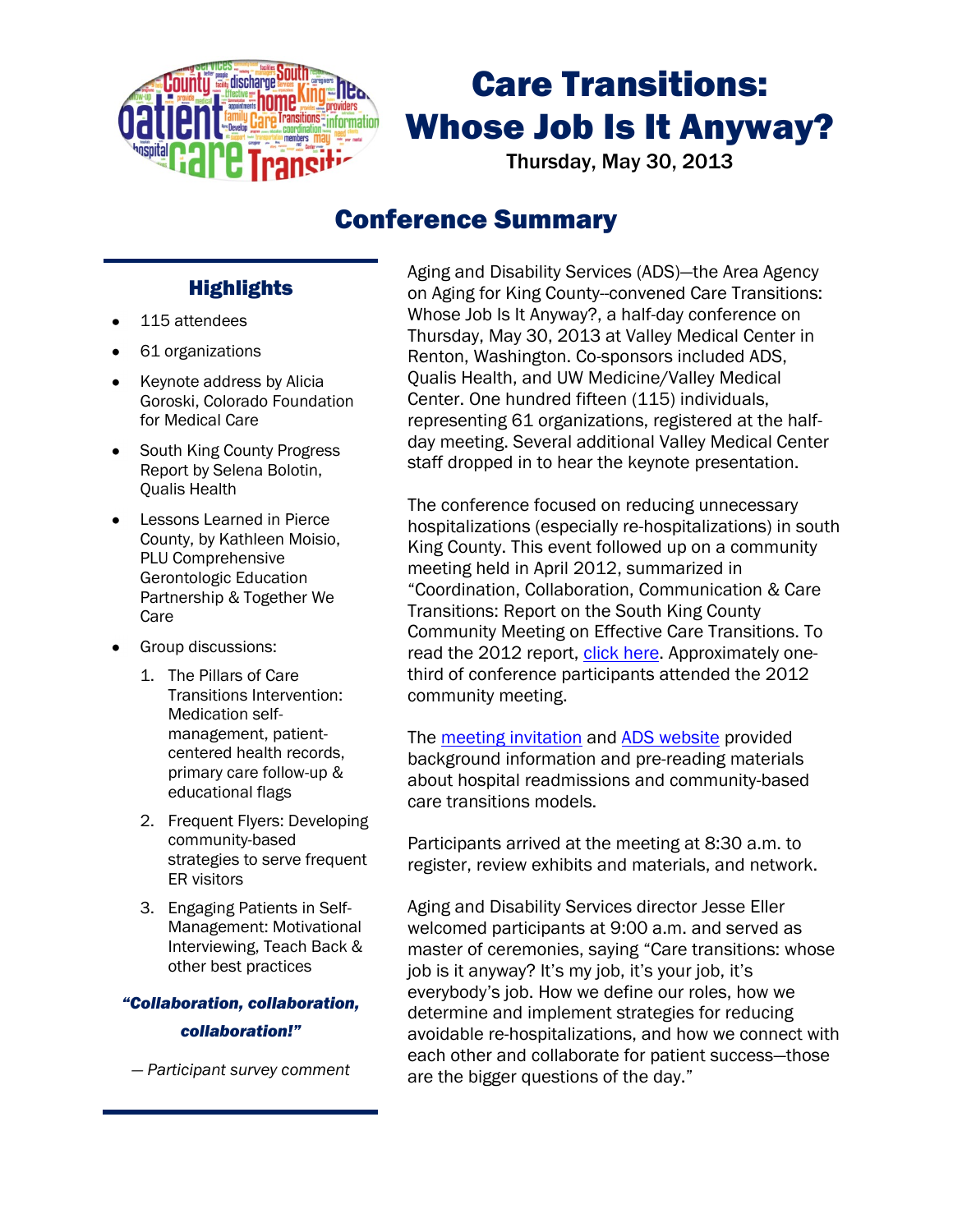## Aging and Disability Services—Area Agency on Aging for King County

Eller provided background on Aging and Disability Services (ADS, designated by the State of Washington as the Area Agency on Aging for King County. Area Agencies on Aging (sometimes called Triple-As) have been the backbone of the National Aging Services Network for decades but a still sometimes called "the best kept secret in town." Area Agencies on Aging provide Advocacy, Action, and Answers—and not just on aging.

ADS serves more than 10,000 long-term care case management clients throughout King County—mostly Medicaid-eligible individuals age 18 and up who have significant challenges performing Activities of Daily Living. About half live in South King County. In addition, ADS funds or administers adult day health, Alzheimer's support, caregiver support, respite, health promotion, legal, nutrition, transportation, and elder abuse services, and more.

The "front door" to most aging services is Senior Information & Assistance (1-888-4- ELDERS), which the Area Agency on Aging funds at Senior Services, as well as Community Information & Assistance services at seven agencies that specialize in linguistic and culturally appropriate services for older adults.

Overall, in 2012, ADS served 37,620 King County residents (an unduplicated count).

With decades of case management experience, ADS branched out to chronic care management a number of years ago, building partnerships with Harborview Hospital and a number of local clinics. Two years ago, the agency began to study care transitions models and to talk with south county hospitals and community-based organizations.

Care transitions coaching was a natural fit, and a number of ADS RNs and case managers were trained as care transitions coaches in 2012. Currently ADS serves Medicaid-eligible patients at high risk of re-hospitalization as well as any patients referred by CHPW— Community Health Plan of Washington. ADS collaborate with health care providers to:

- **•** Improve transitions from hospital to home.
- Coach patients and their caregivers to follow discharge orders.
- Motivate patients to manage their health care more effectively.

#### UW Medicine/Valley Medical Center

Elaine Lobdell, RN, MS, CPHQ, vice-president of Quality Services, UW Medicine/Valley Medical Center, extended a welcome and shared Valley Medical Center's commitment to patient safety and successful care transitions. Valley Medical Center graciously hosted the conference.

Lobdell shared Valley Medical Center's organizational and professional values, their tremendous growth over the past decade, an overview of their specialty services, and their commitment to improving transitions for all patients, decreasing avoidable hospital readmissions, maintaining and improving quality of care, and documenting measurable savings.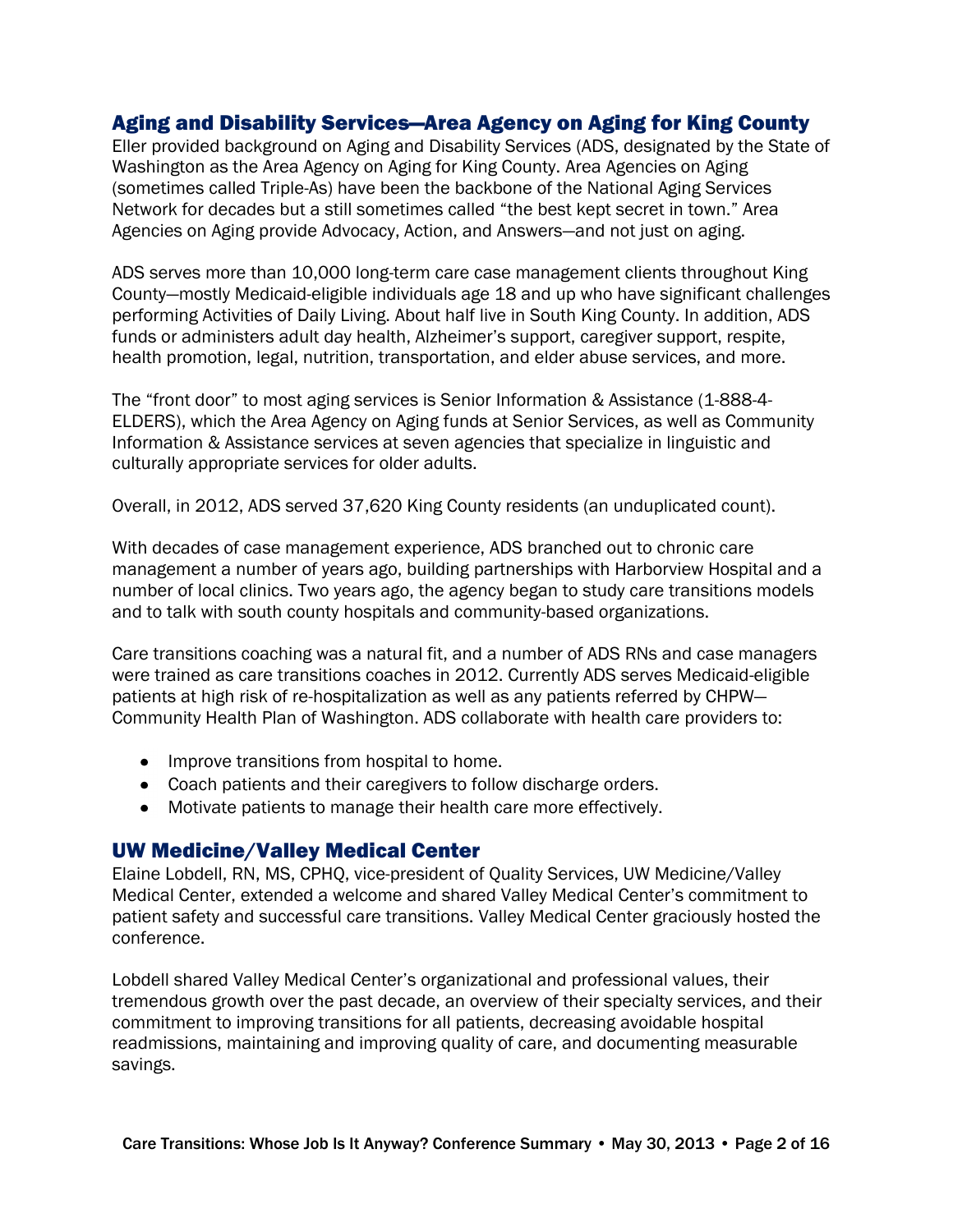## Keynote Address: Alicia Goroski, Colorado Foundation for Medical Care

Alicia Goroski, MPH, associate director at Colorado Foundation for Medical Care, provided the conference keynote address, saying it takes a community, a few champions, belief in the goal over attribution, simple measures of progress, and good relationships to create an environment in which care transitions interventions work well.

Goroski provided the history of and rationale for improving care transitions in order to reduce hospitalizations and rehospitalizations. In targeted communities, as comparison communities, care transitions intervention avoided twice as many rehospitalizations (one hospitalization for every 1,000 Medicare beneficiaries) and hospitalizations (five for every 1,000 beneficiaries).

Goroski shared "the tragedy of the commons," a reference to short-term selfish interests that are at odds with long-term group interests—in this case the interests of patients, providers and payers.

The Tragedy of the Commons: When short-term selfish interests are at odds with long-term group interests

Examples of enduring Common Pool Resource management included:

|  |  | <b>Principles of CPR Management</b> |
|--|--|-------------------------------------|
|--|--|-------------------------------------|

Clearly defined boundaries Geographic isolation Local adaptation of access 'rules' Local payer serving community needs Participation of 'appropriators' in decision-making process Effective monitoring by appropriators Physician utilization comparison ranking Graduated sanctions for those who do not respect community rules Conflict resolution mechanisms that are cheap and easily accessible

Grand Junction, Colorado Longstanding culture of collective action Payment incentives, pride in ranking IPA culture, payment incentives, social networks—"the grocery store factor"

Conditions of collective success include a common agenda and language; standard measurement system; mutually reinforcing activities; continuous communication; and backbone support organizations.

Goroski provided a national perspective of the care transitions movement, which includes 375 communities and 859 hospitals serving more than 13 million Medicare fee-for-service beneficiaries. Washington state has the third highest proportion of beneficiaries living in engaged communities, the fifth highest number of unique interventions showing improvement; is running  $18<sup>th</sup>$  in admissions reduction (starting out with the  $10<sup>th</sup>$  lowest admission per 1,000 rate); and  $16<sup>th</sup>$  in readmissions reduction (started with  $13<sup>th</sup>$  lowest readmission per 1,000 rate).

Goroski's presentation is available [online.](http://www.agingkingcounty.org/healthcarereform/docs/Presentation_AliciaGoroski.pdf)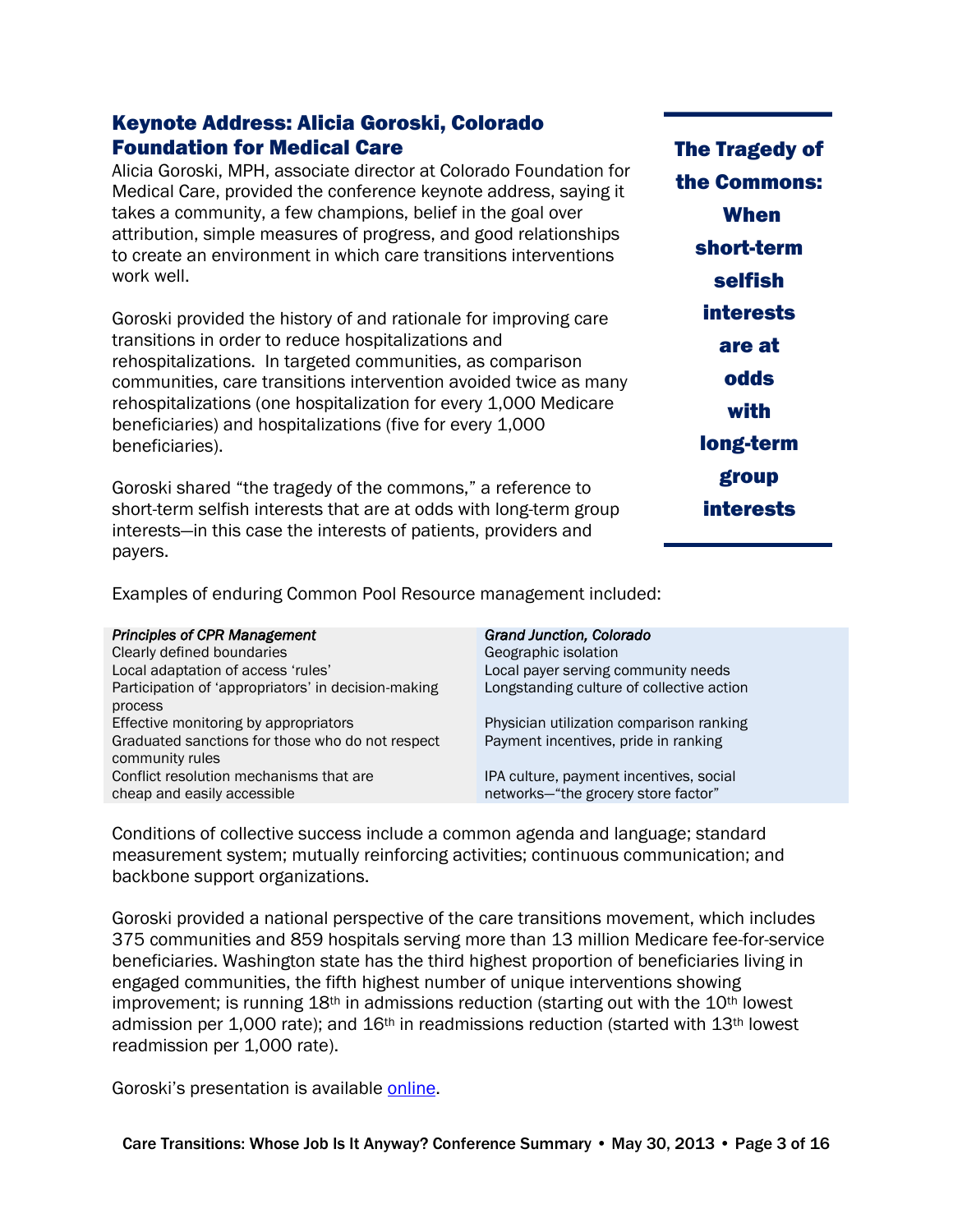## South King County Progress Report

Selena Bolotin, LICSW, director of Washington Care Transitions & Patient Safety at Qualis Health, the Medicare quality improvement organization for Washington and Idaho, provided background on care transitions work in South King County and an update on success in reducing hospital readmissions.

When will we see state or national news highlighting South King County for leading innovation and outcomes for a diverse community?

South King County presents a significant opportunity, with readmission rates above the state average, a high number of people eligible for both Medicare and Medicaid, and a high number of residents who get care in their community.

Factors that contribute to high readmission rates include:

Poor provider-patient interface (particularly as it concerns medication management, patient engagement, and follow up)

Unreliable system support (including lack of standard and known processes, unreliable information transfer, and unsupported patient activation during transfers)

In addition, there is no apparent community infrastructure for achieving common goals. Bolotin shared graphic images of patient transitions, demonstrating the complex web of service providers who share patients, and outlined potential structures to further the cause. She challenged conference participants to define their community and be as inclusive as possible—hospitals (including discharge planners, case managers, pharmacists, hospitalists,

quality and patient safety planners, and nurses); sub-acute providers (SNFs, home health, hospice, and primary care); community pharmacies; behavioral health; dialysis facilities; parent organizations (i.e., hospital systems); Area Agency on Aging; senior centers; community services (including transportation, EMTs, health department, parish nurses, etc.); independent and assisted living facilities; higher education (especially with nursing and pharmacy schools); patients; and family caregivers. Qualis Health remains poised to support this work.

Bolotin's call to action asked:

- When will every patient and family member have a consistently thoughtful and safe care transition?
- Who will be the catalyst for the next level of community engagement and structure to achieve common goals?
- When will we see state or national news highlighting South King County for leading innovation and outcomes for a diverse community?

Bolotin's presentation is available [online,](http://www.agingkingcounty.org/healthcarereform/docs/Presentation_SelenaBolotin.pdf) along with a 2012 Community Performance [Report.](http://www.agingkingcounty.org/healthcarereform/docs/Presentation_handout_SelenaBolotin.pdf)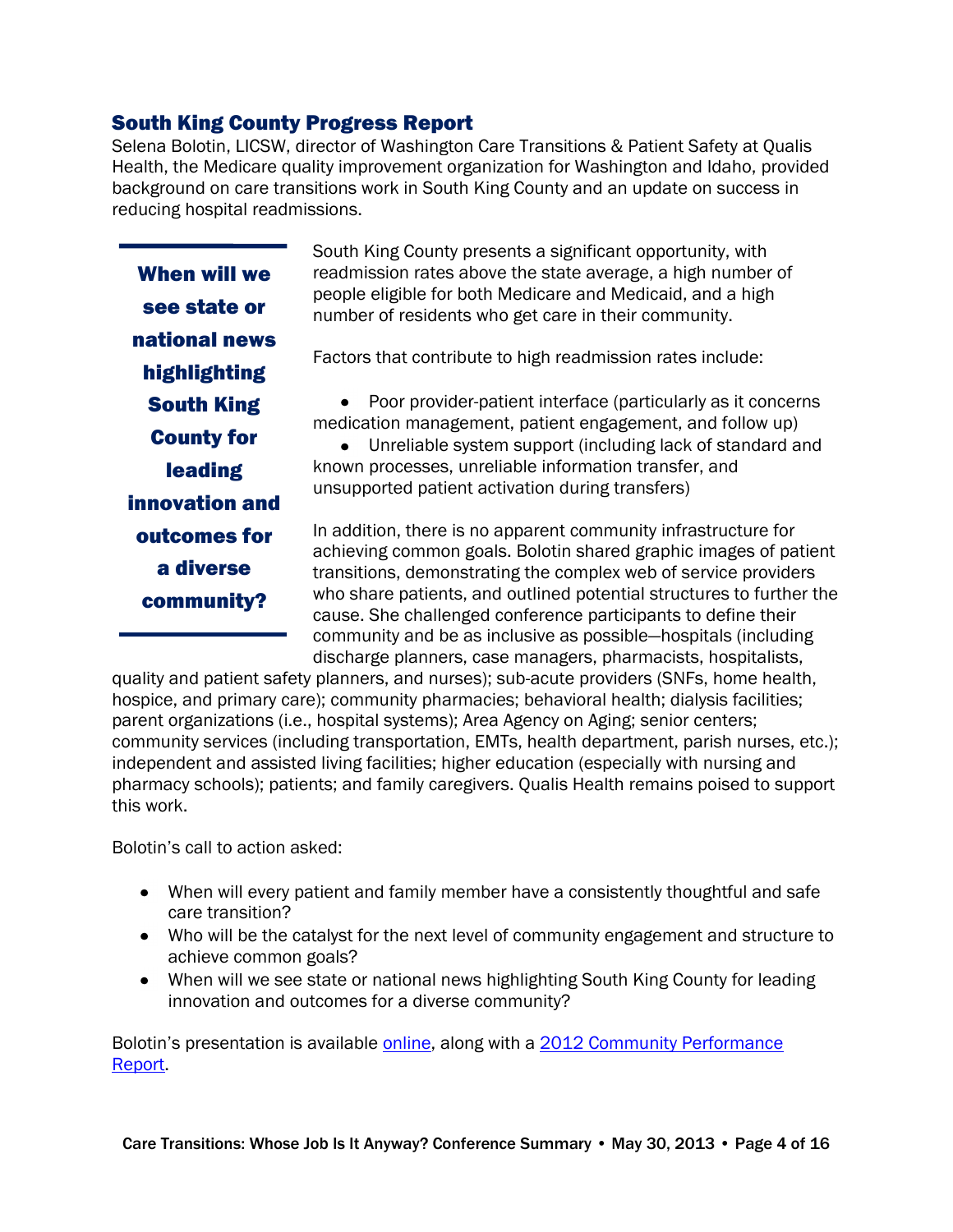## Together We Care: Lessons learned in Pierce County

Kathleen Moisio, BSN, RN, Comprehensive Gerontologic Education Partnership at Pacific Lutheran University, shared a community collaboration model in nearby Pierce County. "Together We Care" is a broad coalition of providers, stakeholders, and consumers that is

working concurrent to Pierce County's 3026 Communitybased Care Transitions program ("Pierce County Responsive Care Coordination") to achieve outstanding care coordination for chronically ill community members. The latter comprises the Pierce County Department of Community Connections Aging and Disability Resources (Area Agency on Aging), Franciscan Health System, MultiCare Health System, Pacific Lutheran University School of Nursing, and Comprehensive Gerontologic Education Partnership (CGEP).

Together We Care partners have a long history of collaboration and a willingness to share ideas, resources, and information. There is minimal focus on competition and recognition. One agency coordinates but control is shared among partners.

A frequent, open question among Together We Care partners is "What would make this partnership critical to your agency?" Steps are taken to ensure that the partnership meets everyone's needs.

Together We Care expanded upon on a model established by the CGEP. The coalition started intentionally, collaborating on a common vision, mission and goals. It created a structure and formal charter to support their goals, all outlined on a [Wiki site.](https://sites.google.com/a/plu.edu/together-we-care/)

#### Common goals include:

- 1. Developing Group Cohesion
- 2. Ensuring Physician/Provider Involvement
- 3. Building a Volunteer Network
- 4. Using Technology for Health Information Exchange
- 5. Developing Shared Resources/Processes
- 6. Building Care Coordination and Access for the Uninsured
- 7. Enhancing Transportation Support
- 8. Developing a Community System of Self-Management Education & Support

Projects within TWC's goal framework include:

• 211 integration

## Thriving on:

- Evidence-based models with person-centered care
- Collective power fueled by engaged
	- individuals
- **•** Transformation to a reality not yet fully imagined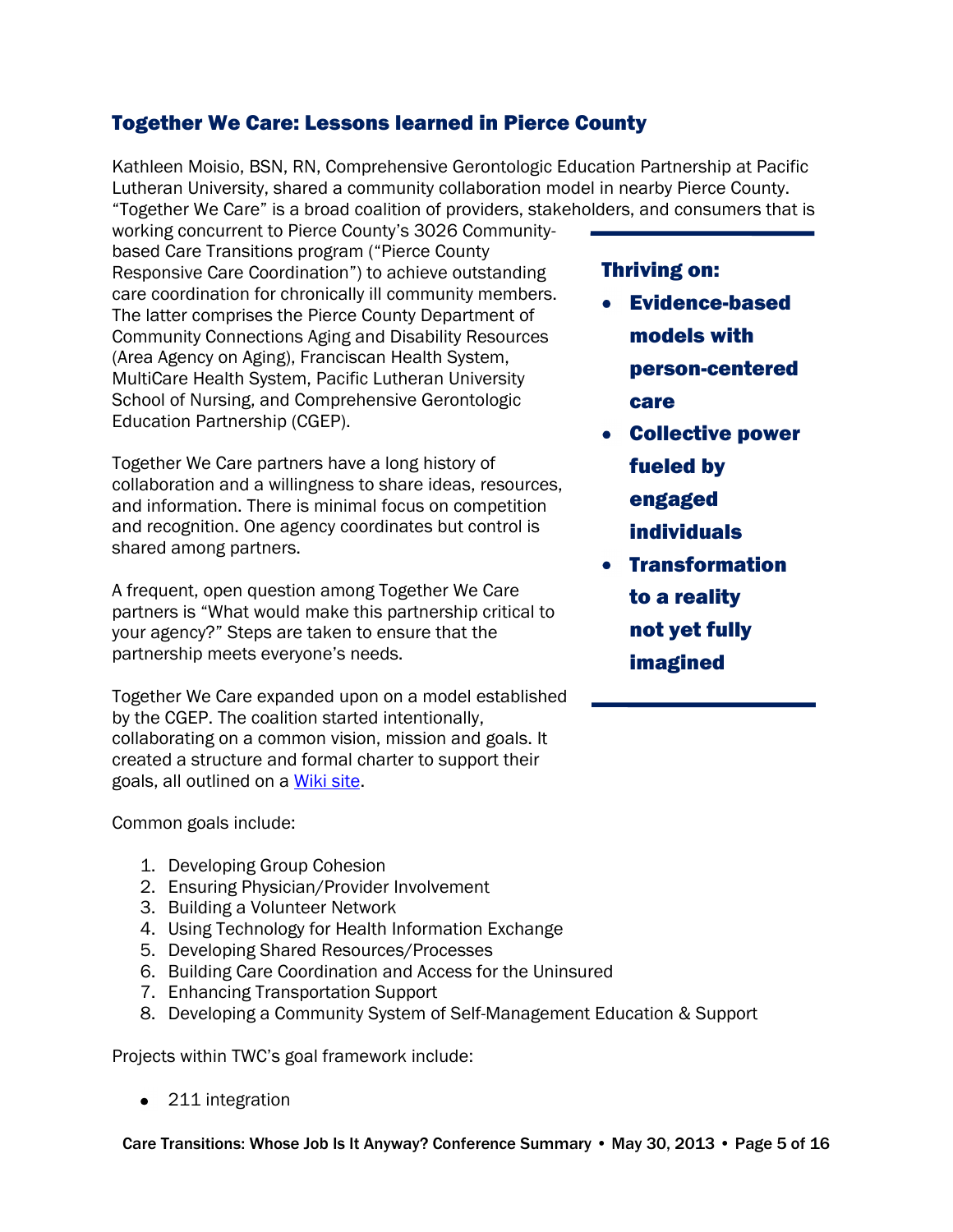- State Action on Avoidable Rehospitalizations (STAAR)/Together We Care interfacility transfer order forms
- TEAMS (Together, Eating better, Actively living, Monitoring health, Self-managing risk) for Healthier Living initiative to improve health behaviors throughout the community
- Panel discussion by Individuals experiencing chronic illness and their family caregivers—who said they wanted:
	- o To work together with health/community professionals
	- o To have access to education to empower themselves
	- o To be seen as unique individuals and treated with respect and compassion

Together We Care continues to thrive, with emphasis on:

- Evidence-based models with person-centered care
- Collective power fueled by engaged individuals
- Transformation to a reality not yet fully imagined

Moisio's presentation is available [online.](http://www.agingkingcounty.org/healthcarereform/docs/Presentation_TogetherWeCare.pdf)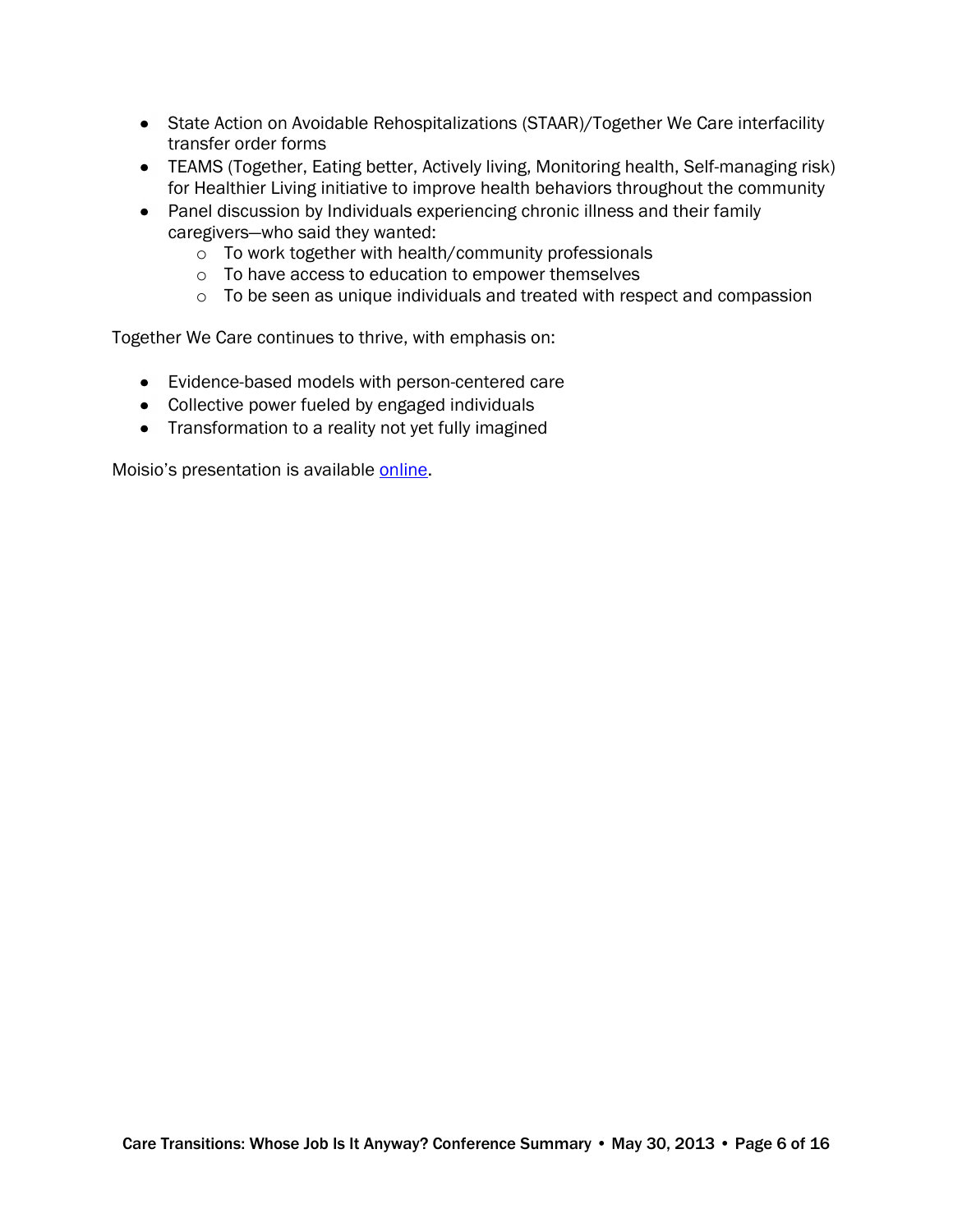## Discussion Groups

Following the presentations, participants self-selected one of three discussion groups. Groups were approximately even in size. ADS staff served as discussion facilitators and recorders.

1. The Pillars of Care Transitions Intervention: Medication self-management, patientcentered health records, primary care follow-up & educational flags *Facilitators: Mary Patricia O'Leary, RN, BSN, Aging and Disability Services, and Janice* 

*Nelson, ADS RN Care Manager and CT Coach* 

Attendees received an overview of the four pillars of care transitions based on the Coleman model. Handouts included sample "Flags" that ADS and community partners developed collaboratively. Janice Nelson, an ADS RN Care Manager, provided an overview of how care transitions works in the current ADS client population. She cited client stories, outlined challenges and successes, and shared how Motivational Interviewing and Teach Back are used in care transitions.

| It is            |  |  |
|------------------|--|--|
| <b>important</b> |  |  |
| that the         |  |  |
| <b>CT</b> coach  |  |  |
| not judge.       |  |  |

#### Discussion and questions:

#### *How much does medication reconciliation play in CT? What percentage?*

- Medication reconciliation plays a huge role. RN spends at least 60% of CT time with medication reconciliation
- Polypharmacy issues are common
- Medication issues, e.g., not taking medications as directed, missing dosages, etc. lead to complications as well as lead to other diagnoses developing.
- When dealing with medication adherence/compliance, it is important for the CT Coach to not judge. Need to find out reasons why medications are not taken as prescribed. Financial barriers in obtaining refills and unpleasant adverse side effects are among the issues facing clients who take multiple medications.

#### *Where do coach referrals come from?*

- Fire department
- Primary care provider
- Hospital
- ADS case managers

#### *Caseload size?*

• About 50 clients per coach, though this varies.

#### *Where can we find tools, handouts, and more information?*

• Aging and Disability Services (King County Area Agency on Aging) [website](http://www.agingkingcounty.org/healthcarereform/)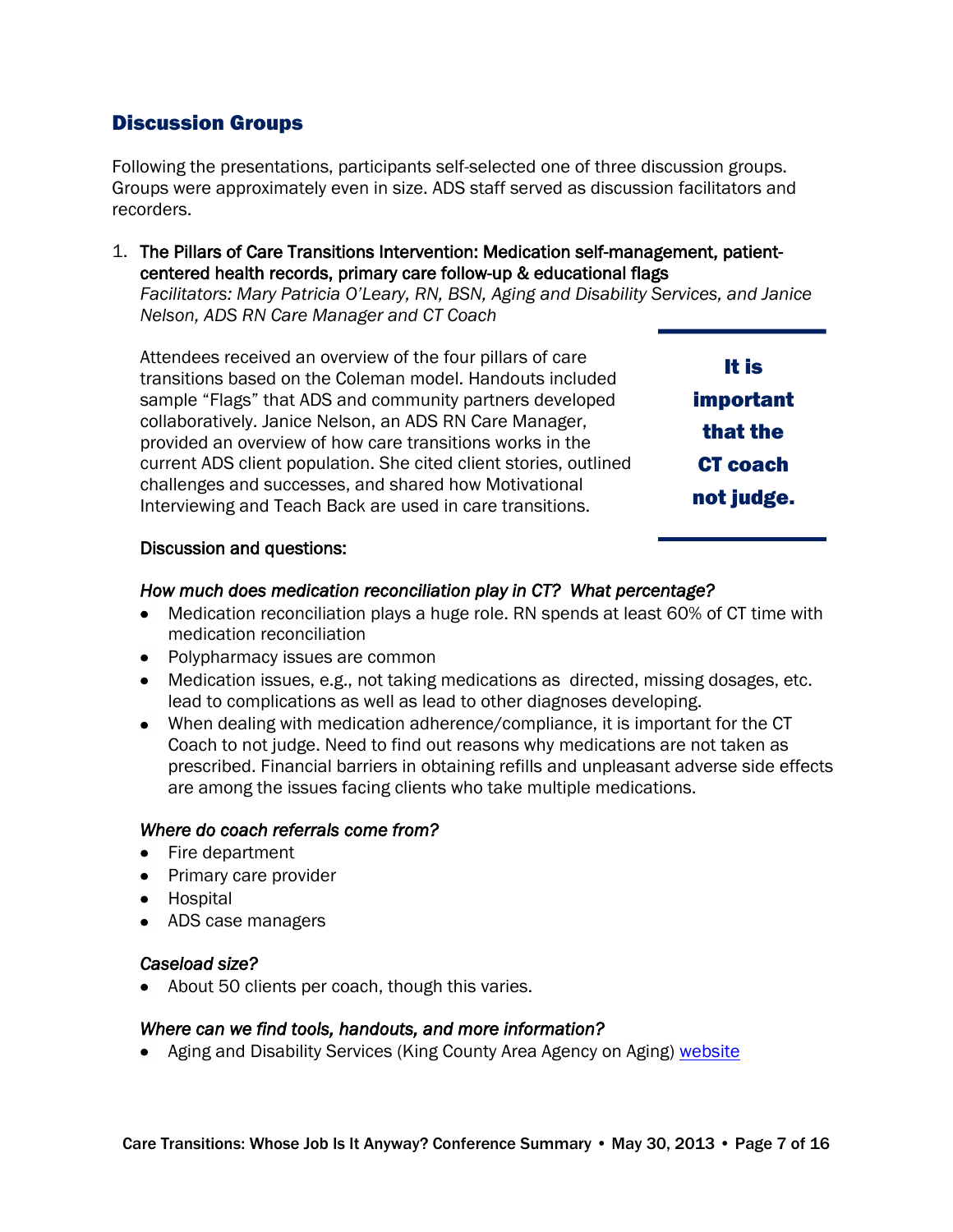#### *What does the CT Coach do? Can the CT Coach help if/when client issues develop? (e.g., client asks for a change in primary care provider change, medication change, etc.)*

- CT Coach attends medical appointments with the client/patient
- CT Coach completes high-risk assessment and plan of care, engaging client to take an empowerment role in his/her health.
- CT Coach can help facilitate health changes through Motivational Interviewing.
- CT Coach works with client and providers in open dialogue and relationship building. CT Coaches can help problem solve issues and when necessary help clients find a better primary care match when it is appropriate.
- CT Coach can and does improve direct relationships with medical providers, since poor alliances impact cost along with client health and well-being. The relationship extends beyond the clinic visit. CT Coach interacts with medical professionals before and after clinic visits promoting continuity of services.
- CT Coach assists with referrals to professionals, including specialists. In one example, a client was consistently told in the ER that she had pancreatitis and she should "stop drinking". This client was not drinking any alcohol. The RN CT Coach facilitated a referral to a GI specialist and the client has an intestinal issue that was the cause of her severe abdominal pain.
- CT Coaches work to decrease the unnecessary utilization of acute care treatment.
- CT involves networking with care team (primary care provider, specialist, etc. The RN CT Coach is a conduit.

## *What do you do if someone is selling prescription medications (provider or client)*

- CT Coach makes sure the situation is safe for both client and provider.
- Paid providers cannot be under the influence of drugs and alcohol and continue to be paid by the State of Washington. Providers may be terminated if they violate their contracts.
- CT Coach would take the appropriate action to make sure the situation is safe

#### *How do you handle interpretation?*

- Hire culturally and linguistically competent staff
- Understand that information may need to be developed in low literacy format.  $\bullet$
- 2. Frequent Flyers: Developing community-based strategies to serve frequent ER visitors *Facilitator: Andrea Yip, MPA, Aging and Disability Services*

## *What is a frequent flyer?*

- Call 9-1-1 frequently, up to three times per day (Fire dept)
- Five or more visits in a year (hospitals)
- Three or more visits in a 12 month period (hospitals)
- Flip-flops hospital to SNF to hospital (skilled nursing facilities)

#### *What are the main issues with frequent flyers?*

- Mental health
- Substance abuse, drug seeking

Care Transitions: Whose Job Is It Anyway? Conference Summary • May 30, 2013 • Page 8 of 16

**Discharge** planning from Day 1 …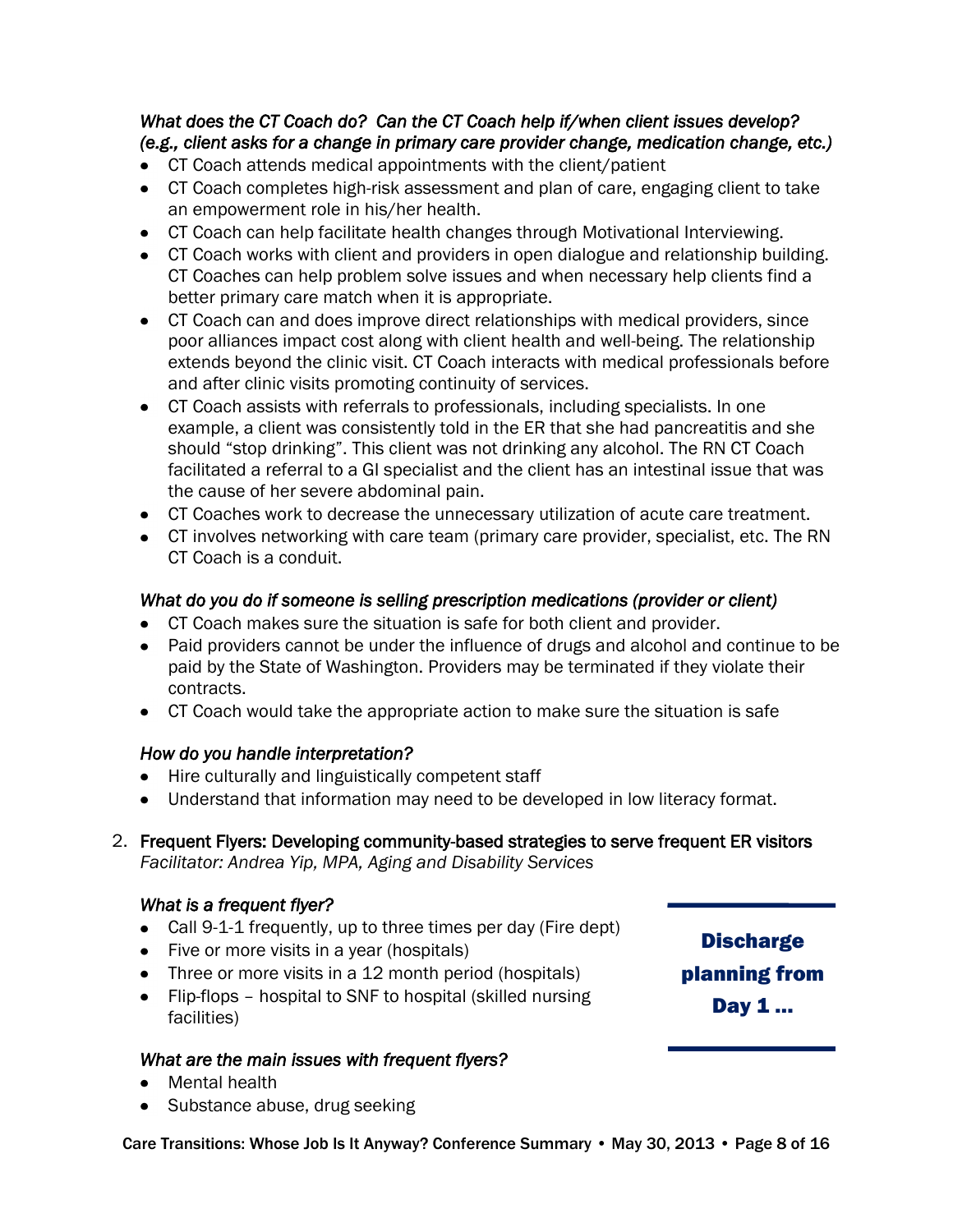- Social isolation
- Medication mismanagement
- Uninsured, no insurance
- No in-home support or not confirming existence of in-home supports
- No PCP
- Chronic illness
- Refusal of acceptance of higher level of care
- No access to transportation
- Anxiety
- Early discharge/lack of discharge planning
- Lack of Education-

Patients:

- o Lack of understanding of health care system, role of PCP and ER
- o Not understanding illness
- o Lack of self-management skills

Staff:

- o Urge people to call 9-1-1
- o Skills to deal with medical situation
- Oral health/dental pain
- Cultural/language barrier
- Lack of motivation to change
- Ease of calling 9-1-1
- Family members panicking
- Fear of liability
- Care providers not wanting to take care of the patient (passing the buck)
- Pride/shame asking for help, waiting too late
- Availability of PCP to get same day appointments
- Secondary gain (hospital provides food, shelter, supports, etc)

#### *What can we do to fix situation?*

- Discharge planning from day 1, collaborate with other SNF's in South King County/Des Moines area
- Exploring transportation options to health care facilities (King County Mobility Coalition)
- Health home primary strategy to decrease frequent flyers and reduce redundancy, care coordinators help patients navigate health care system (Sea Mar)
- Case staffing with diverse partners
- Network across entities and venues
- Using media for mass education
- Coaches work with people with chronic conditions in public housing sites and community based health centers
- Nursing care managers coordinate health care (managed care companies)
- Increasing knowledge of resources:
	- o Senior I&A
	- o Alzheimer's association resource for people with dementia

Care Transitions: Whose Job Is It Anyway? Conference Summary • May 30, 2013 • Page 9 of 16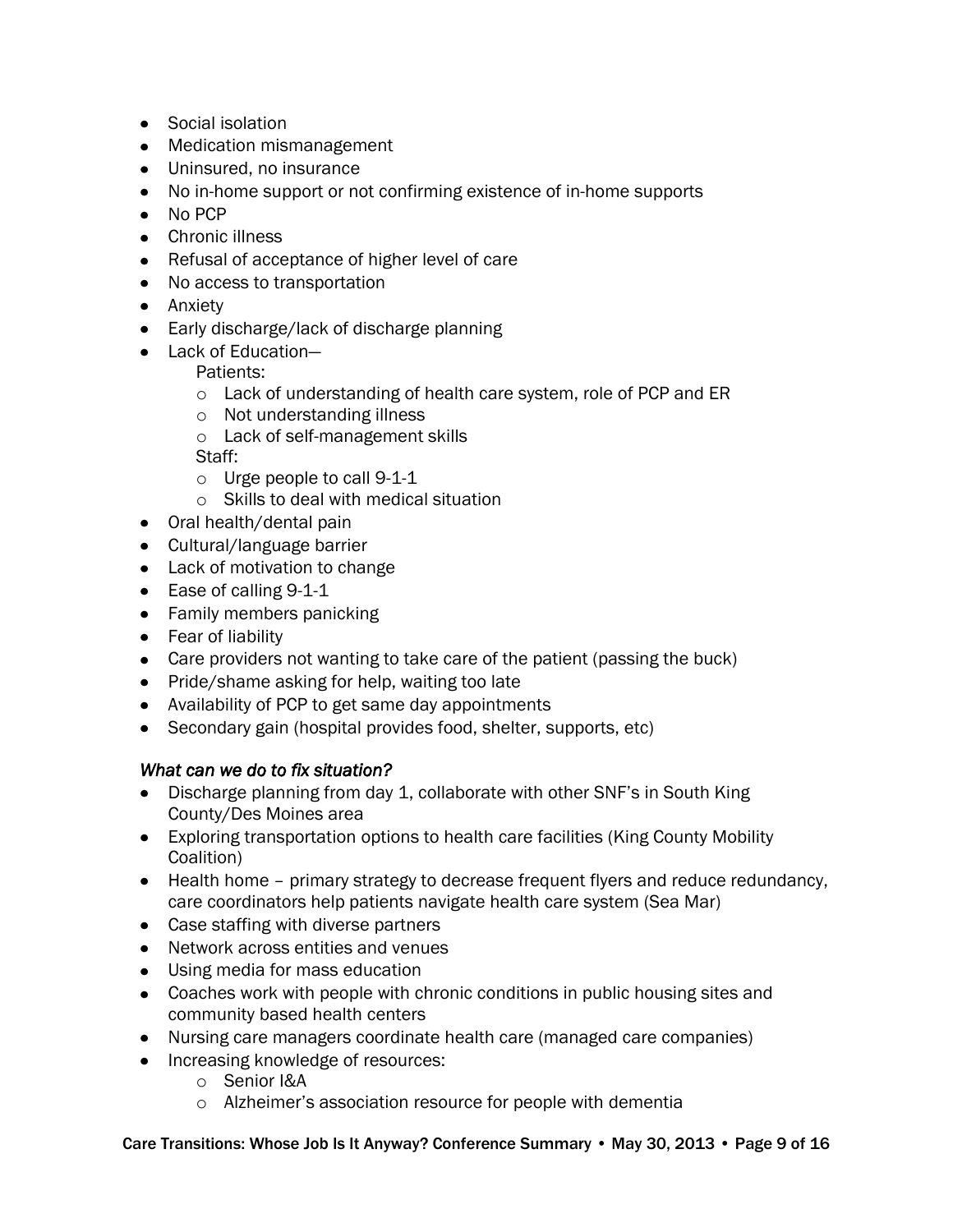- o 24 hour nursing line
- o Congregate nutrition program (decrease social isolation)

#### 3. Engaging Patients in Self-Management: Motivational Interviewing, Teach Back & other best practices

*Facilitator: Samantha Santor, MSW, Aging and Disability Services*

#### Keeping patients engaged and motivated to manage their health and recovery

The group identified two primary types of barriers: those specific to the client/patient and those specific to the provider or system.

#### *Client/patient barriers included:*

- Overwhelmed/under-educated
- Too ill
- Cognitive disabilities
- Lack of support system
- Fix-it attitude
- Lack of resources
- Choice fatigue
- Medication side effects
- Lack of understanding re: illness
- Passive attitude ("Tell me ...")
- Family dynamics
- Lack of knowledge re: resources
- Literacy/language barriers
- Depression, anxiety, and other mental health issues
- No clearly-identified family caregiver

#### *Provider barriers included:*

- Too many hands in the pot
- Cultural differences/lack of culturally appropriate care
- Differing discharge practices and lack of communication
- Lack of coordination between providers

#### Specific strategies for patient empowerment

The group identified a number of strategies for overcoming barriers to patient engagement and motivation. The primary consensus of the group was to keep the patient at the center—to meet them where they are, use culturally appropriate interventions and allow the patient to develop and identify his/her own goals. Sometimes the goals of patients do not match those of providers and that's okay. We learn to 'roll with resistance' and reserve judgment. These are keys to engaging patients in their own care planning.

- Motivational Interviewing
	- o We give clients the opportunity to develop their own goals and find out what is important to them.

Keep the patient at the center. Meet them where they are. Use culturally appropriate interventions. Allow patient to develop own goals.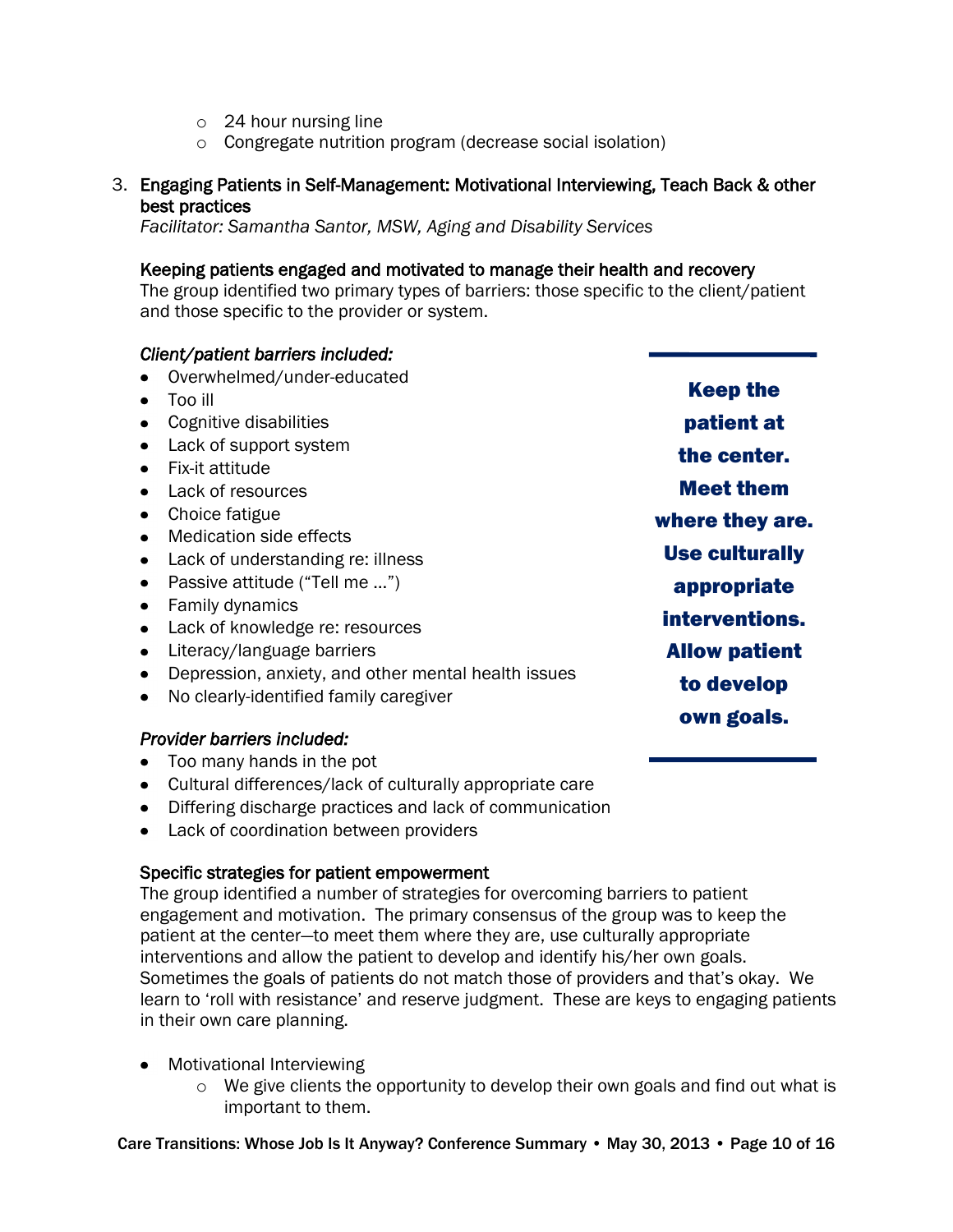- o MI uses various techniques such as Importance of confidence scales, reflections, affirmations and pros/cons
- o The spirit of MI is non-judging and curious seeking to understand where a patient is and where they'd like to be, moving at the pace of the patient and rolling with the resistance that sometimes crops up
- o Client/patient driven goals and follow-up
- Teach Back
	- o Teach-back before discharge
	- o Allows staff to gauge whether a patient truly understands instructions
	- o Reinforces learning by having the patient 'teach back' the information to the staff prior to discharge
	- o Allows patients to get clear instructions without blaming them for not understanding. The burden is on staff to explain in a way each patient can understand.
- Other strategies included:
	- o Warm hand-offs
	- o Resources within community and home
	- o Involve others, including providers
	- o Educate clients
	- o Individual planning and education
	- o Consultation with family to build trust
	- o Motivate individual success with coaching
	- o Positive stories and messaging
	- o Follow-up phone calls within three days
	- o Individualized care plans
	- o Conduct Chronic Disease Self Management Program (CDSMP)—sometimes called "Living Well" workshops—with peers
	- o Use language re: chronic disease that people will understand
	- o Set goals and help clients reach their goals
	- Motivational Interviewing resources include:
		- o [www.motivationalinterview.org/index.html](http://www.motivationalinterview.org/index.html)
		- o [www.motivationalinterviewing.info/mi\\_resources.html](http://www.motivationalinterviewing.info/mi_resources.html)
		- o Motivational Interviewing in Health Care: Helping Patients Change Behavior by Stephen Rollnick and William Miller
	- Teach Back resources include:
		- o [www.teachbacktraining.com](http://www.teachbacktraining.com/)
		- o [www.ihconline.org/aspx/general/page.aspx?pid=107](http://www.ihconline.org/aspx/general/page.aspx?pid=107)

At 11:45 a.m., participants reconvened in the auditorium to hear brief reports from each discussion group. The conference concluded at 12 noon.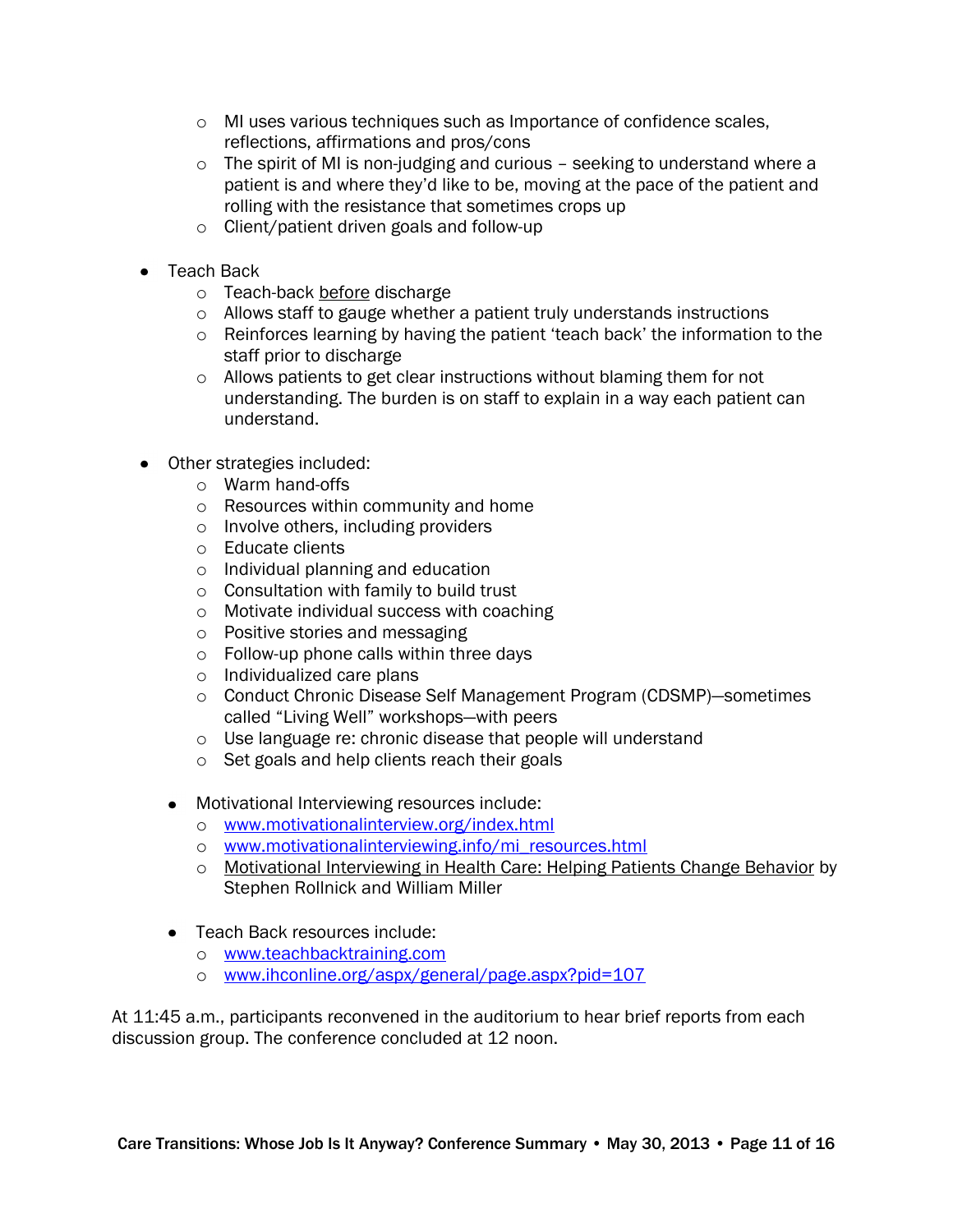## Participant Surveys

ADS requested feedback from participants in two ways—feedback forms at the event, and an electronic survey approximately one week later (which was open until June 12, 2013). Results follow:

#### Feedback Forms

#### *1. What is your strongest "take-away" (learning) from today's event?*

All of the presentations were well received. Respondents were impressed by the data that shows, as one person put it, "we in the South Sound must be doing something right." Several referred to Washington state statistics that show change is occurring, and asked how this information could be shared (the May 22 performance report is [available](http://www.agingkingcounty.org/healthcarereform/docs/Presentation_handout_SelenaBolotin.pdf)  [online\)](http://www.agingkingcounty.org/healthcarereform/docs/Presentation_handout_SelenaBolotin.pdf). Others mentioned research they wanted to review.

A large number of participants pointed at partnerships and community collaboration as keys to patient success as their most significant learning at the conference. In general, partnerships were seen as valuable for sharing strategies and resources. The Together [We Care's](http://www.agingkingcounty.org/healthcarereform/docs/Presentation_TogetherWeCare.pdf) partnership characteristics presented by Kathleen Moisio were called out, with emphasis on the five conditions of collective impact: 1) a common agenda; 2) shared measurement; 3) mutually reinforcing activities; 4) continuous communication; and 5) backbone support. [Alicia Goroski's](http://www.agingkingcounty.org/healthcarereform/docs/Presentation_AliciaGoroski.pdf) example of "The Tragedy of the Commons" also had a positive impact on participants.

More specific to the south King County community was the notion that community providers and medical professionals could collaborate to reduce hospital readmissions. The conference provided a place to meet potential partners and to build stronger relationships.

Participants commented on the wealth of resources already available in King County, and noted areas where there is room for improvement (e.g., education, understanding, coordination, dissemination of information), including getting the word out about the [Family Caregiver Support,](http://www.kccaregiver.org/) the role of home care agencies, and developing protocols for "warm" hand-offs.

#### *2. Are there additional ways that you or your organization could help improve care coordination?*

Survey participants indicated willingness to:

- Develop a community collaborative.
- Developing existing partnerships, instead of starting from scratch.
- Eliminate duplication.
- Standardize engagement practices.
- Streamline services.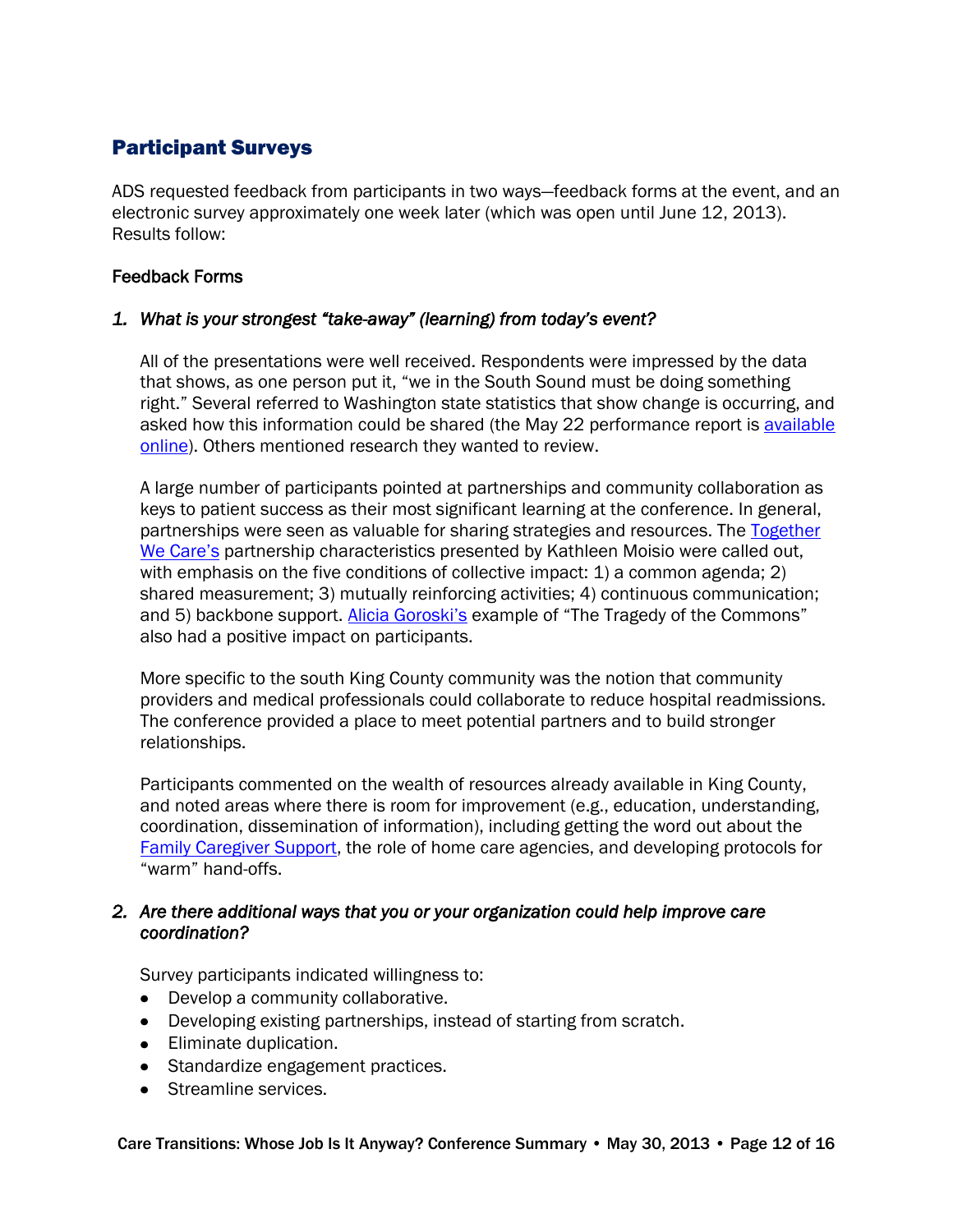• Support outreach to ethnic communities.

Strategies include:

- Analyze "hot spot" information (e.g., hospitalization data within housing complexes) in order to provide added services.
- Collaborate with adult day programs, fire departments, home health, hospice, and long-term care organizations, etc.
- Develop protocols for internal and external "warm" hand-offs.
- Develop relationships that reduce barriers when contacting hospital staff for transfer information (continuation of care).
- Engage insurance companies to support chronic case management programs,.
- Engage state associations to disseminate information about care transitions.
- Improve timeliness of calls to notify case managers of hospitalization and discharge.
- Increase pharmacy involvement (e.g., home visits, medication reconciliation, medication education) and creating programs to help care managers and coordinators with medication education, adherence, and medication goal setting (appropriate use).
- Improve patient education on health care system, self-management, medication management, etc.
- Notify and communicate to our residents' primary care physicians of their SNF admission and send regular updates on interdisciplinary progress
- Offer continuing education on community-based programs and services for providers and for patients.
- Organize more events to highlight care transitions.
- Place follow-up phone calls to patients.
- Provide space for community Chronic Disease Self Management Program classes.
- Reach out to primary care providers who serve residents in retirement and long-term care facilities.
- Washington Dental Service Foundation medical/dental collaborative.
- *3. Yes, there are ways my organization can improve care coordination and some of those are as follows:* 
	- Improved communication with primary care providers.
	- Routine clinical updates for primary care providers.
	- Increased and ongoing education for clinical staff
	- Ongoing cooperation and communication with social workers and discharge planners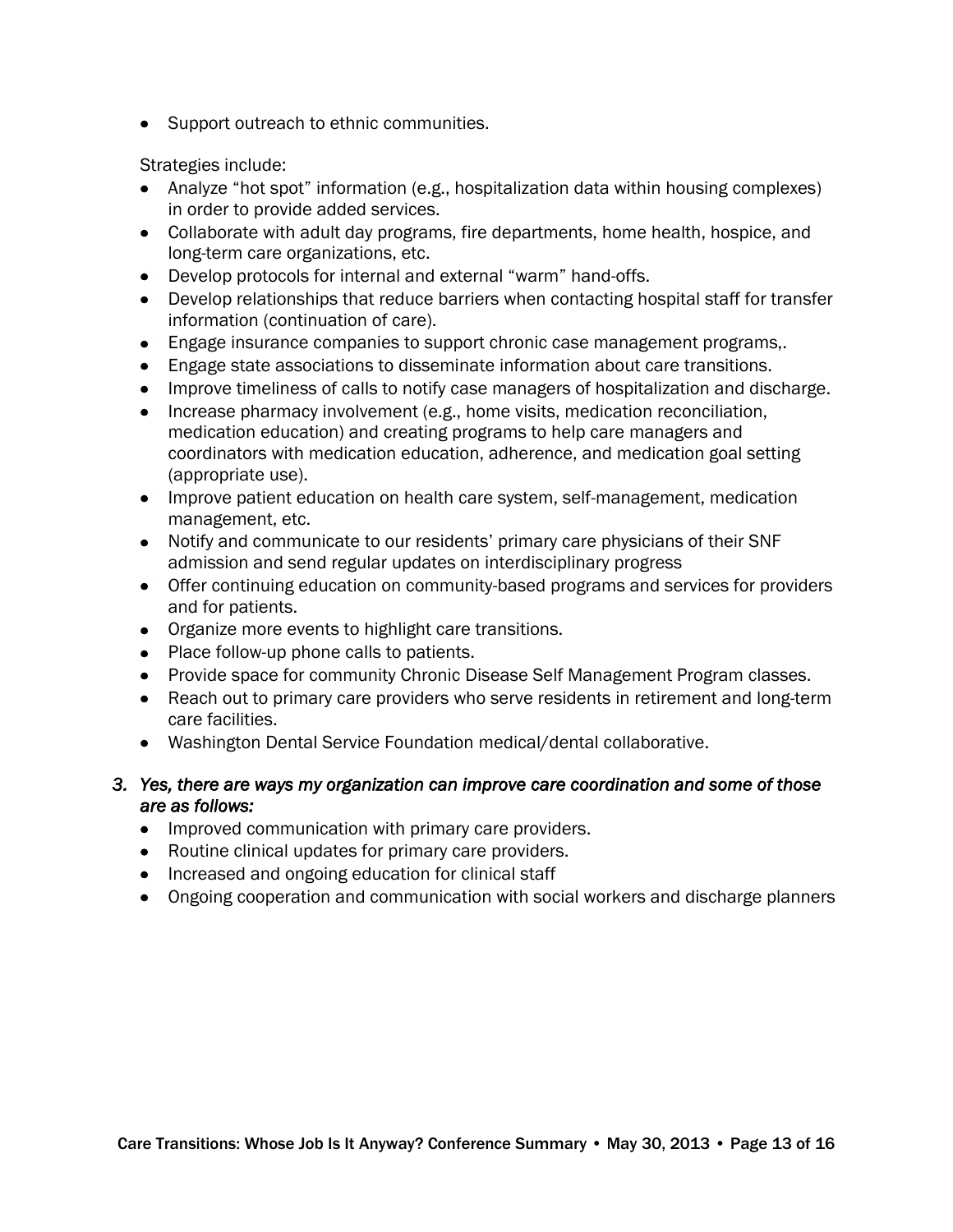## Online Survey

A total of 55 people completed the follow-up survey online. Ninety-eight percent (98%) of respondents gave the conference favorable ratings (excellent or good) overall and a plurality gave excellent ratings to each of the featured speakers, with a vast majority rating the presentations as excellent or good.

The three discussion groups were rated excellent or good by most participants, with the largest number of responses fell in the "good" category for each group.

Ninety-six percent (96%) of respondents said they would attend future events related to care transitions in south King County. More than 75 percent said they would like to meet at least twice each year. The topics that respondents would you like to see addressed at future care transitions events range as follows:

| <b>General Topic</b>                     | <b>Interest</b> |
|------------------------------------------|-----------------|
| Partnership communication                | 55.1%           |
| Patient transfers/hand-off               | 53.1%           |
| Primary care provider communication      | 51.0%           |
| Networking                               | 49.0%           |
| Patient education and activation         | 46.9%           |
| Local supportive services                | 44.9%           |
| Case studies (care transitions programs) | 42.9%           |
| Hot spots (geographic or social)         | 40.8%           |
| Area Agency on Aging (AAA) programs      | 38.8%           |
| Chronic disease self-management          | 38.8%           |
| Long-term care options                   | 36.7%           |
| <b>Medication reconciliation</b>         | 34.7%           |
| Caregiver support                        | 32.7%           |
| Home care services                       | 30.6%           |
| 211 & Senior Information & Assistance    | 28.6%           |
| Transportation and community mobility    | 28.6%           |
| Fire/911 emergency services              | 22.4%           |
| Oral health                              | 20.4%           |
| Skilled nursing facilities               | 20.4%           |
| Hospice services                         | 14.3%           |

Additional categories of interest include:

- Care transitions policy and procedure best practices
- Client registry
- DSHS assessment
- Electronic medical records
- Intersections of patient care and support (e.g., hospital-SNF, SNF-home care, home care-hospital, caregiver-PCP, caregiver-pharmacy)
- Palliative care
- Partnerships with hospitals and other community- based service providers
- Specialist and specialty offices accountability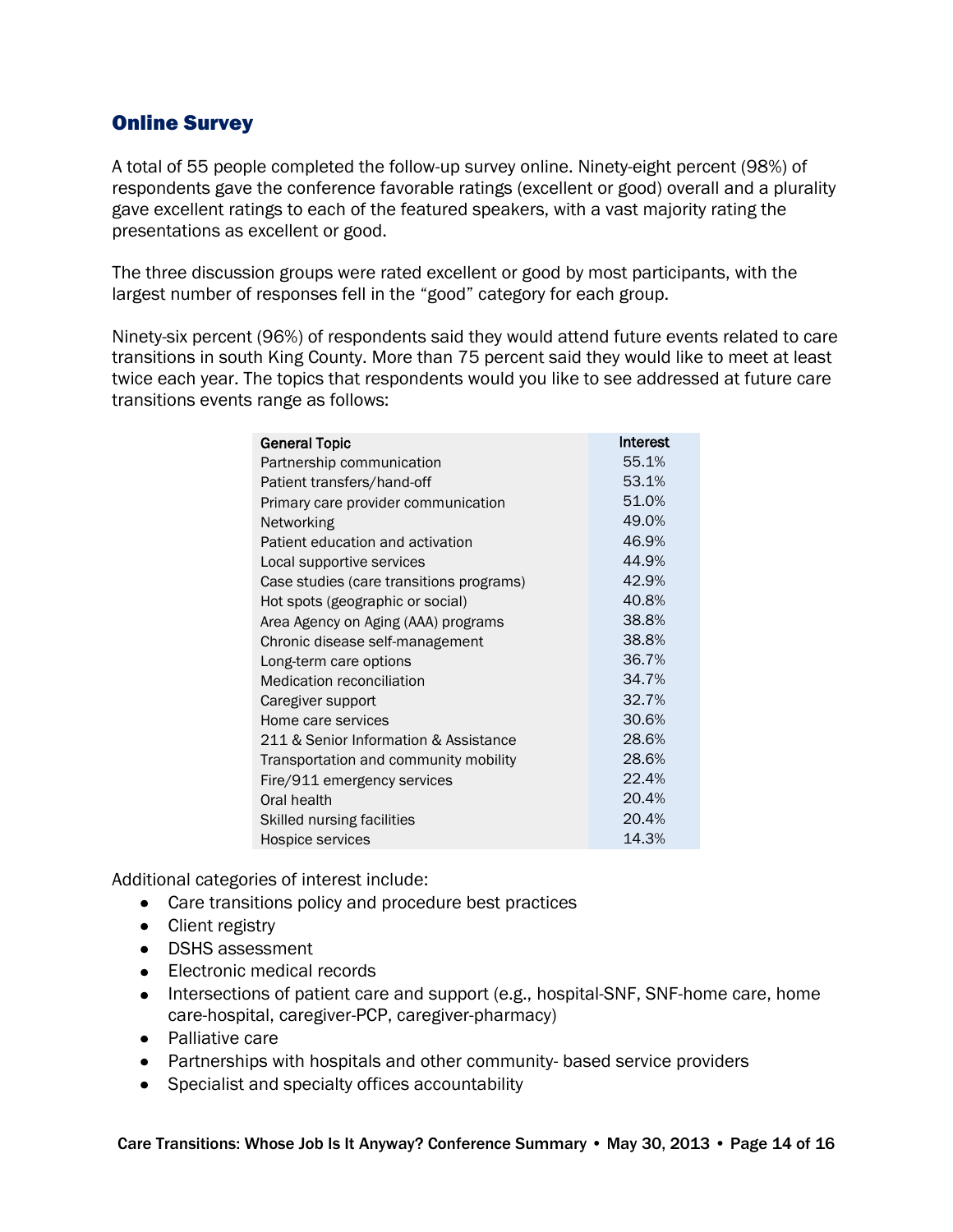Survey respondents expressed strong interest in skills-based workshops, networking for collaboration and activation (not marketing), and expert presentations.

| <b>Learning Opportunities</b> | Interest |
|-------------------------------|----------|
| Workshops (skills based)      | 75.5%    |
| Networking                    | 69.4%    |
| Featured speakers             | 63.3%    |
| Discussion groups             | 49.0%    |
| Panel presentations           | 49.0%    |
| Project or work teams         | 42.9%    |

Ten respondents (from eight organizations) offered to help plan future care transitions conferences or workshops. Thirty-two of the 55 respondents offered valuable feedback on ways in which the conference could be improved, which will be considered by conference organizers. Comments centered around the event's structure, especially the need for more time in breakout sessions and for question-and-answer.